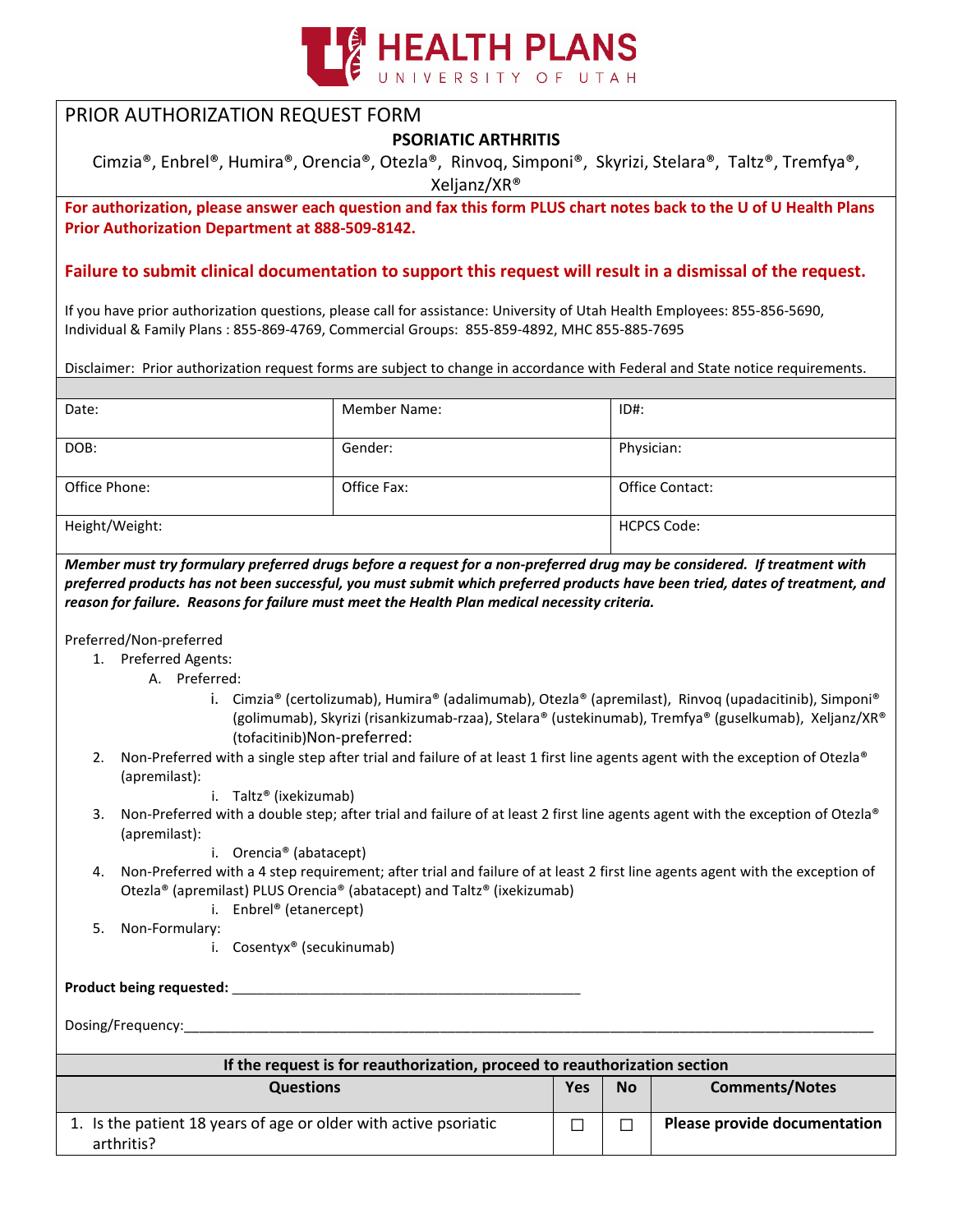| 2. Is the request from, or in consultation with, a rheumatologist or<br>a dermatologist?                                                                                                                                                                                                                                                                                                              | □      |        |                              |  |  |  |
|-------------------------------------------------------------------------------------------------------------------------------------------------------------------------------------------------------------------------------------------------------------------------------------------------------------------------------------------------------------------------------------------------------|--------|--------|------------------------------|--|--|--|
| 3. Has the patient had an adequate trial and failure of at least one<br>of the following disease-modifying antirheumatic drugs<br>(DMARDs), unless contraindicated to all: methotrexate,<br>leflunomide, sulfasalazine, azathioprine, intra-articular<br>glucocorticoid injections, hydroxychloroquine, D-penicillamine,<br>or minocycline?                                                           | $\Box$ | $\Box$ | Please provide documentation |  |  |  |
| 4. Does the member have moderate axial disease, severe disease,<br>or enthesitis?<br>• For patients with moderate axial disease, severe disease, or<br>enthesitis, a trial and failure of a DMARD may not be<br>necessary.                                                                                                                                                                            | $\Box$ | $\Box$ | Please provide documentation |  |  |  |
| 5. If the request is for a Tumor Necrosis Factor Inhibitor or an<br>Interleukin Receptor Antagonist, has the provider performed<br>tuberculosis (TB) screening prior to therapy initiation?                                                                                                                                                                                                           | $\Box$ | $\Box$ | Please provide documentation |  |  |  |
| 6. If the request is for a Tumor Necrosis Factor Inhibitor, has the<br>provider performed hepatitis B screening prior to therapy<br>initiation?                                                                                                                                                                                                                                                       | $\Box$ | $\Box$ | Please provide documentation |  |  |  |
| 7. If the request is for Xeljanz/XR or Rinvog, does documentation<br>show an inadequate response or intolerance to at least one TNF<br>(tumor necrosis factor) blocker such infliximab, Cimzia, Humira<br>and/or Simponi AND does documentation show the member will<br>not be receiving Xeljanz/XR or Rinvoq in combination with a<br>potent immunosuppressant (e.g., azathioprine or cyclosporine)? | $\Box$ |        | Please provide documentation |  |  |  |
| <b>REAUTHORIZATION</b>                                                                                                                                                                                                                                                                                                                                                                                |        |        |                              |  |  |  |
| 1. Is the request for reauthorization of therapy?                                                                                                                                                                                                                                                                                                                                                     | $\Box$ | □      |                              |  |  |  |
| 2. Has the member's therapy been re-evaluated within the past 12<br>months?                                                                                                                                                                                                                                                                                                                           | $\Box$ | П      |                              |  |  |  |
| 3. Has the therapy shown to be tolerable and effective with a<br>significant decrease in disease severity?                                                                                                                                                                                                                                                                                            | $\Box$ | $\Box$ | Please provide documentation |  |  |  |
| 4. Does the member show a continued medical need for the<br>therapy?                                                                                                                                                                                                                                                                                                                                  | $\Box$ | $\Box$ | Please provide documentation |  |  |  |
| 5. Has the provider performed continued tuberculosis monitoring<br>during therapy?                                                                                                                                                                                                                                                                                                                    | $\Box$ | □      | Please provide documentation |  |  |  |
| 1. Has the provider performed continued Hepatitis B monitoring in<br>HBV carriers?                                                                                                                                                                                                                                                                                                                    | $\Box$ | $\Box$ | Please provide documentation |  |  |  |
| What medications and/or treatment modalities have been tried in the past for this condition? Please document<br>name of treatment, reason for failure, treatment dates, etc.                                                                                                                                                                                                                          |        |        |                              |  |  |  |

#### **Confidentiality Notice**

This document and any accompanying document contain confidential information and is intended for the use of the individual or entity named on this transmission sheet. If you are not the intended recipient, you are hereby notified that any disclosure, copying, distribution or the taking of any action in reliance on the contents of this information is strictly prohibited and the document should be returned to this office immediately. If you have received this facsimile in error, please notify us by telephone immediately and destroy document received.